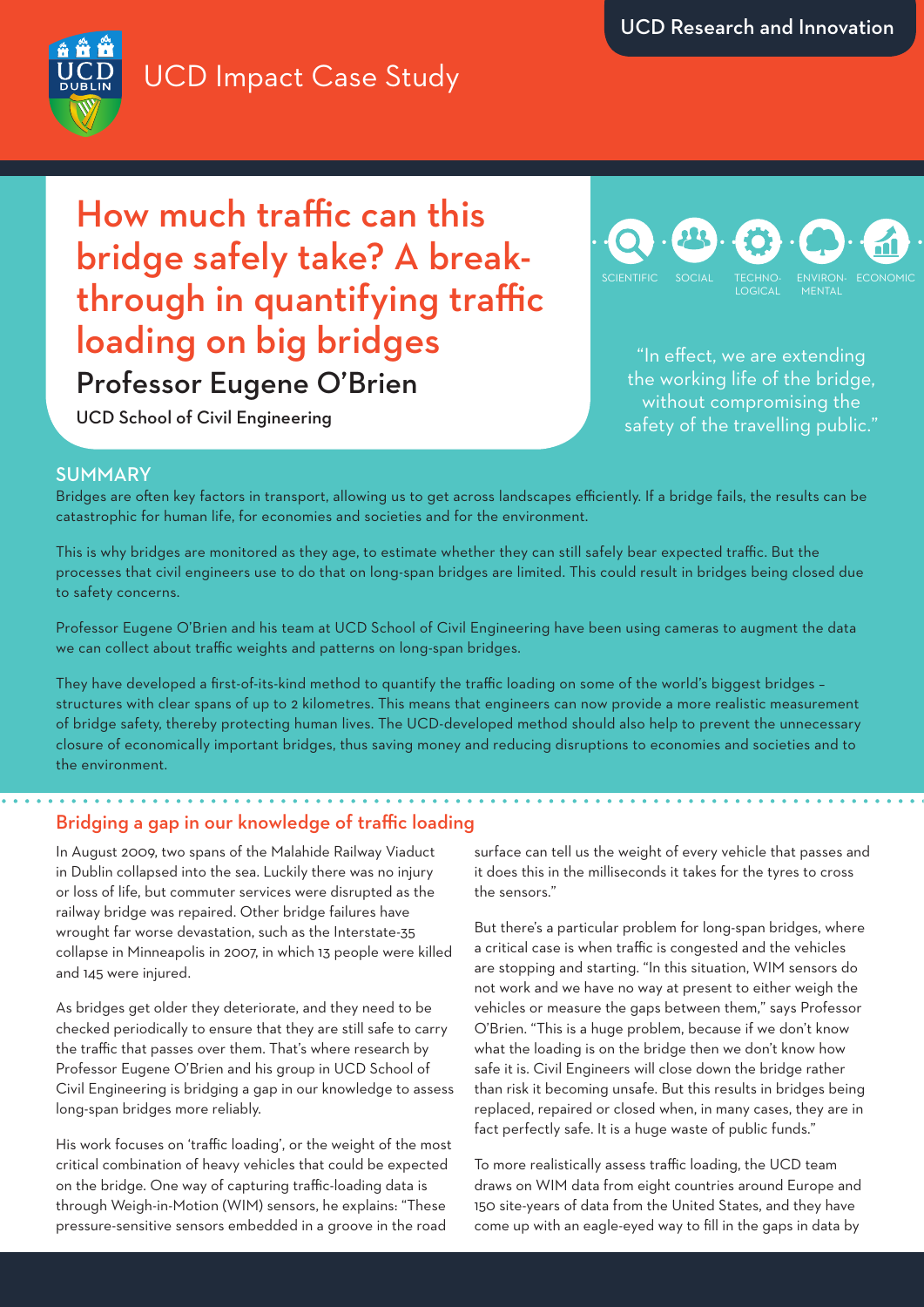

using overhead cameras to monitor congested traffic.

"From these images, we are extracting information about vehicle lengths and the gaps between them," explains Professor O'Brien, who is Professor of Civil Engineering at UCD. "Then we use WIM data from adjacent sites where traffic is free-flowing, in order to find the relationship between vehicle length and weight."

With good information on gaps and estimates of all the vehicle weights, they have finally been able to find the total loading in congested situations: "With some statistical calculations, we can go from there to the level of loading with one-in-a-million probability of over-stressing happening on the bridge, which is generally accepted as a safe threshold (it's about the same risk of being struck by lightning)."



## Optimising bridge use saves lives, money and the environment

Professor O'Brien's research at UCD School of Civil Engineering has developed the first ever method to quantify the traffic loading on long-span bridges. This means that, unlike previously, we can now calculate the true safety of these bridges, which has benefits not only for **human safety** but also for **economics** and **traffic management**.

To widen the research's impact, Professor O'Brien is director and co-founder of Civil Engineering firm Roughan O'Donovan's subsidiary Innovative Solutions (ROD-IS), which has worked on numerous national and international **academic and commercial projects**.

In 2009, ROD-IS carried out an assessment of the Malahide Railway Viaduct for Irish Rail, and in 2011, the consultancy won €890,855 in EU funding to explore the lifespan of bridges – the project produced a computer simulation tool that allows engineers to 'play forward' 150 years into a bridge's likely future.

ROD-IS also produced a double-tuned mass damper to **reduce harmful vibrations on railway bridge cables** (and demonstrated a 20 per cent reduction of such vibrations on a bridge in Sweden), it undertook a structural health check of the Dursey Island Cable Car in Cork and it calculated the implications for pavements and bridges of a proposed change in the weight limits for non-regulated vehicles.

Professor O'Brien continues to apply the research findings to bridge construction projects, including the Ting Kau bridge in Hong Kong and the road bridge over the Firth of Forth in Scotland. "The main cables in the Forth bridge have deteriorated, so it is not as strong as when it was built in the 1960's," he explains. "As a result, a new bridge is under construction (at a cost of about £1.35 billion) with the creation of a new public transport corridor on the old bridge. Under the reduced loading of the HGV's and other motorway traffic using the new bridge the old bridge is expected to operate well into the foreseeable future. With our new approach, we will be able to accurately calculate the traffic loading on both bridges and **give the authorities the ability to make an informed decision**."

The Chacao Channel Bridge in Chile, which is being built to connect Chiloé with mainland Chile, is benefiting from the UCD research too, with Professor O'Brien's team assessing the safe level of trucks in traffic on the bridge, and suggesting how **trucks could be monitored and diverted if needed using data from road tolls**.

Optimising the use of bridges also has an **environmental impact**, notes Professor O'Brien. "Being able to assess bridge safety more accurately allows us to keep it open for longer," he explains. "In effect, we are **extending the working life of the bridge, without compromising the safety of the traveling public**. A bridge has a major carbon footprint – both concrete and steel are carbon-intensive materials. By extending the working life of a bridge, we are **getting more transport service for that carbon footprint**."

#### Research References

O'Brien, E.J. and Caprani, C.C. (2005), 'Headway Modelling for Traffic Load Assessment of Short to Medium Span Bridges', The Structural Engineer, Vol. 83, No. 16, 16th Aug., 33-36. DOI: 10.1080/15732480600578451

OBrien, E.J. and Caprani, C.C. and O'Connell, G.J. (2006), 'Bridge Assessment Loading: A comparison of West and Central/East Europe', Bridge Structures, Vol. 2, No. 1, March, 25-33. DOI: 10.1080/15732480600578451

Caprani, C. C., OBrien, E. J. and McLachlan, G. (2008), 'Characteristic traffic load effects from a mixture of loading events on short to medium span bridges', Structural Safety, 30 394–404. http://dx.doi.org/10.1016/j.strusafe.2006.11.006

Gonzalez, A., Rattigan, P.H., OBrien, E.J. and Caprani, C.C. (2008), 'Determination of bridge lifetime dynamic amplification factor using finite element analysis of critical